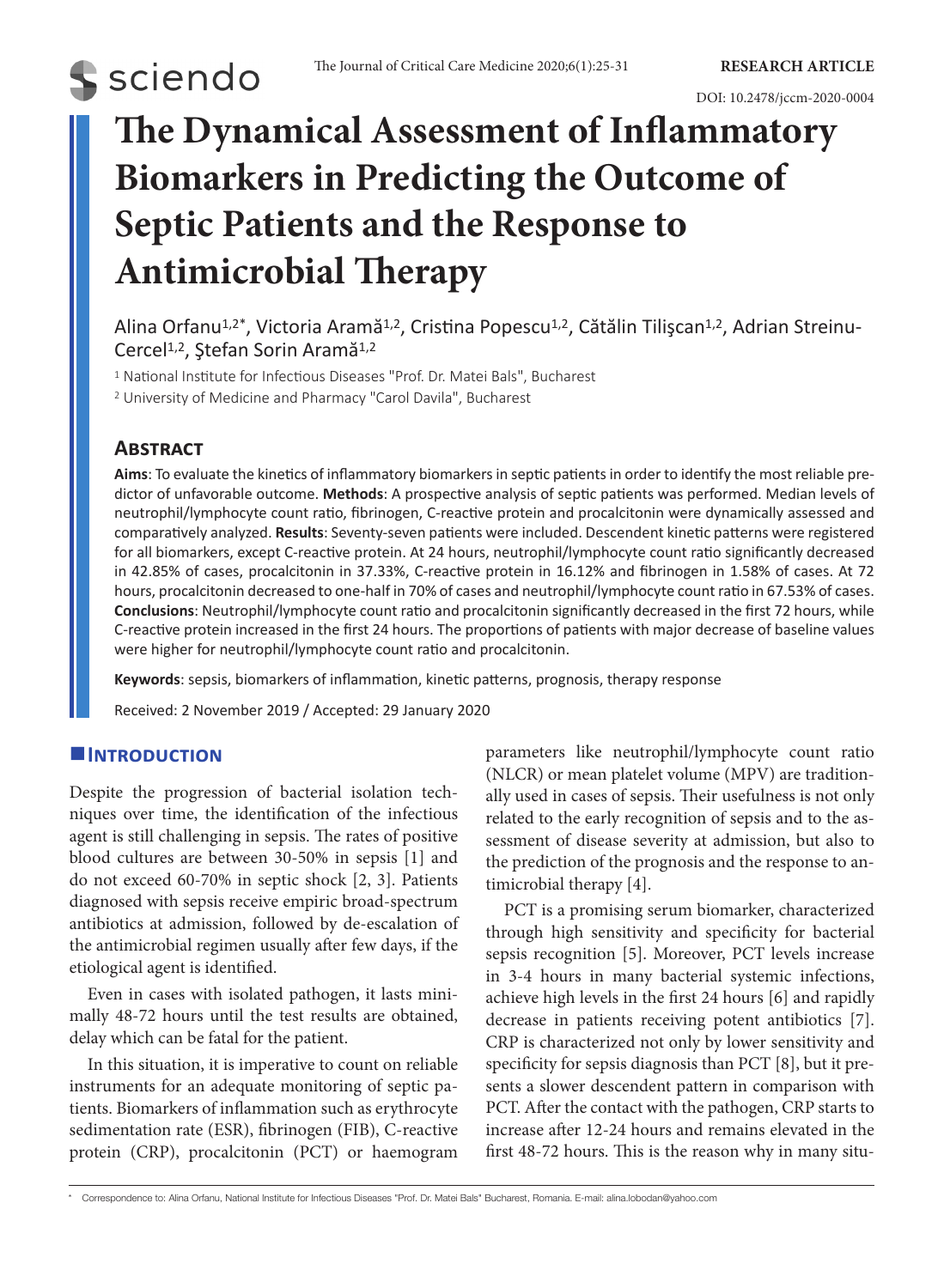#### 26 • The Journal of Critical Care Medicine 2020;6(1) Available online at: www.jccm.ro

ations, the dynamical pattern of CRP presents a slow increasing in the first phase, followed by its maintaining at peak levels for 2-3 days [6]. Another useful biomarker in sepsis is fibrinogen, which produces a fibrin network in order to neutralize the bacterial invasion [9]. Similar to CRP, serum fibrinogen increases within few days after the onset of inflammatory process and reaches peak concentrations after 48 hours [10]. On the other hand, NLCR is characterized by an increasing in less than 6 hours after the exposure [11]. In a non-infectious population of patients who underwent orthopedic surgeries, postoperative NLCR levels registered a more rapid decrease than CRP.

The objective of the present study was to assess the kinetic patterns of NLCR, FIB, CRP and PCT in patients diagnosed with sepsis, in order to identify the most suitable instrument to monitor the outcome and the treatment response.

#### **MATERIAL AND METHODS**

#### **Study population and ethics**

We performed a prospective cross-sectional analysis of randomly-selected septic patients admitted in a tertiary-care department from National Institute for Infectious Diseases "Prof. Dr. Matei Balş", Bucharest, Romania. The enrollment included only patients who were hospitalized in a department of infectious diseases, while severe cases with multiple organ dysfunctions were directly admitted in the intensive care units. The recruitment of patients was performed between 2016 and 2019 and was based on sepsis-3 definition which involved the mandatory presence of a severe organ dysfunction [13]. The inclusion criteria were: Sepsis-related Organ Failure Assessment (SOFA) score at admission over 2 points and the presence of bacterial infection. The exclusion criteria were: age under 18 year-old, pregnancy and the evidence of noninfectious conditions responsible for an elevated SOFA score. Blood cultures, cultures from other biological fluids, serological tests or rapid molecular assays were performed in order to identify the infectious agent responsible for sepsis. The approval from the local ethics committee was obtained before the initiation of enrollment. An informed consent was signed by all patients who fulfilled the inclusion criteria. The research was performed according to Helsinki Declaration, revised in 2013.

#### **Study design**

The biomarkers of inflammation which were comparatively analyzed were NLCR, FIB, CRP and PCT. For the evaluation of biomarkers' dynamical patterns, three blood samples were collected: on admission in the infectious diseases department (day 0), after 24 hours (day 1) and after 72 hours (day 3). The median values of each biomarker were dynamically evaluated and the differences between the levels of serum biomarkers in dynamics were calculated. According to the kinetic pattern of each biomarker between every two collected samples (day  $0 - day 1$ , day  $1 - day 3$  and day  $0 - day$ 3), the enrolled patients were divided in 4 groups: first group (1) – patients who registered an increasing or a minor decreasing (below 5%) of serum concentrations of biomarkers between evaluated samples; second group (2) – patients who registered a decreasing between 5 and 20%; third group (3) – patients with a decreasing between 20 and 50% and fourth group (4) – patients with a decreasing over 50% between two samples. The differences between proportions were assessed between every two biomarkers.

#### **Statistical analysis**

The analysis was performed using the Statistical Package for Social Sciences (SPSS), version 21.0 (SPSS Inc., Chicago, IL, USA). Continuous variables with normal distribution were presented as mean ± standard deviation, while continuous variables with non-normal distribution were expressed as median and interquartile range (IQR). The distribution of variables was established according to Shapiro-Wilk and Kolmogorov-Smirnov tests. Wilcoxon Signed Ranks test was used in order to compare non-parametric variables. Sample proportions were compared using z-test. A value of p<0.05 was considered statistically significant.

### **Results**

Seventy-seven patients with a mean age of  $59.91 \pm 17.09$ years met the inclusion criteria and were recruited during the study period. The gender ratio M:F was 1:2.08. In 10.3% of patients, no associated chronic co-pathologies were identified. The most frequent associated comorbidities were: cardiovascular diseases (47.8%), chronic neurological disorders (20.2%), diabetes (17.3%), chronic hepatitis or cirrhosis (8.6%) and chronic renal disease (5.7%). Patients with non-infectious conditions responsible for previously elevated levels of inflamma-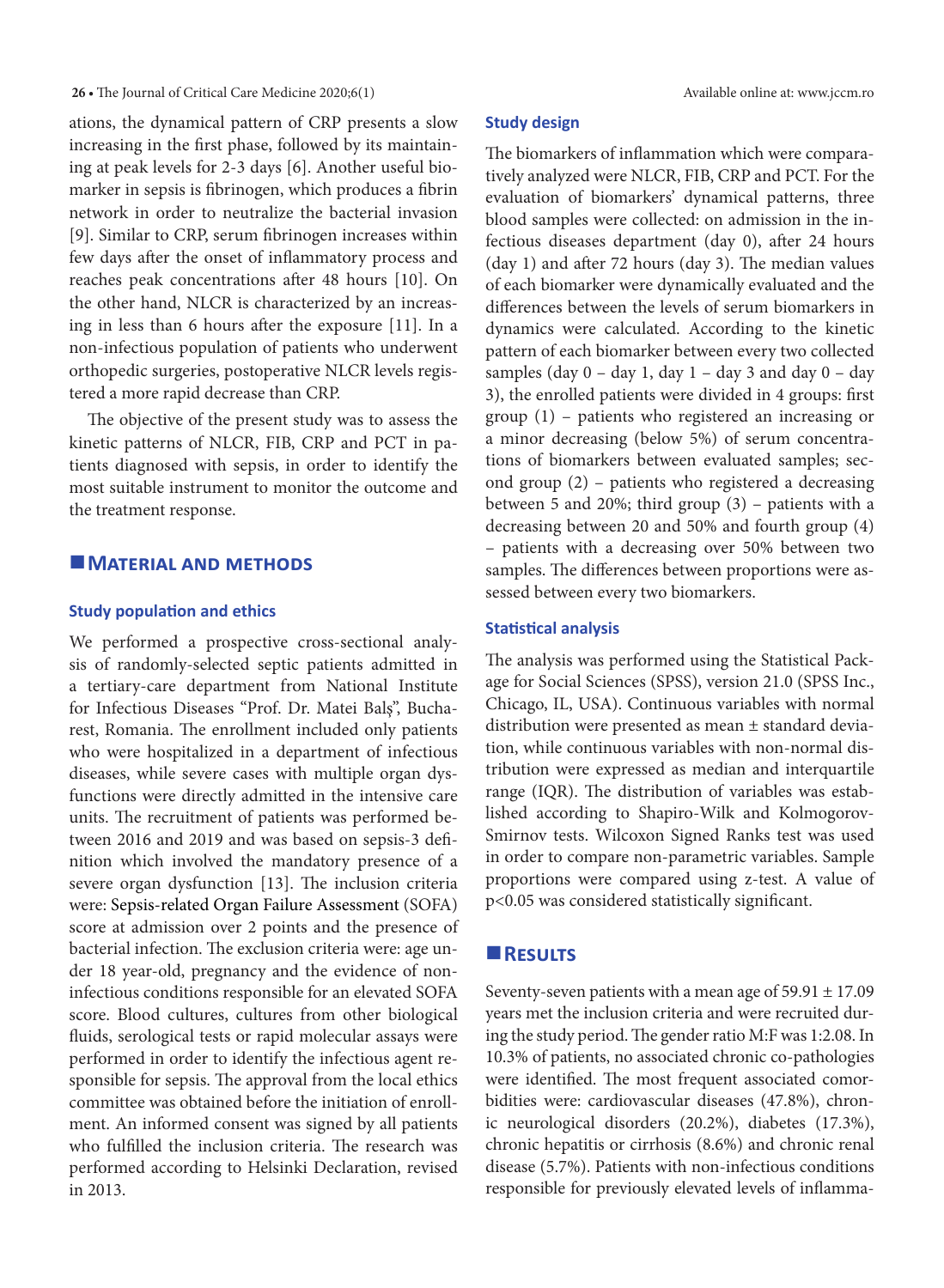tory biomarkers (malignancies, autoimmune disorders, recent surgeries or trauma) were not included into the study. In cases with identified etiology of sepsis, the mean period of time from admission until the bacteriological results was 48-72 hours. Polymerase chain reaction (PCR) assays had more rapid results in comparison with cultures or serological tests.

The median levels of NLCR, FIB, CRP and PCT are presented in Table 1, while the time courses of biomarkers and the differences between collected samples are exposed in Figure 1. NLCR, FIB and PCT registered descendent patterns and in cases of NLCR and PCT, the differences between samples were statistically significant. CRP levels increased after 24 hours from admission, but significantly decreased after 72 hours.

**Table 1. The dynamical values of NLCR, FIB, CRP and PCT on days 0, 1 and 3. The results are presented as median (IQR).**

| <b>Variable</b> | <b>Admission</b>      | After 24                                                                                                               | After 72 hours       |
|-----------------|-----------------------|------------------------------------------------------------------------------------------------------------------------|----------------------|
|                 | (day 0)               | hours (day 1)                                                                                                          | (day 3)              |
| <b>NLCR</b>     | 13.4                  | 6.14                                                                                                                   | 3.63                 |
|                 | (6; 22.8)             | (3.7; 12.86)                                                                                                           | (2.49; 5.98)         |
| <b>FIB</b>      | 606                   | 564                                                                                                                    | 474                  |
| (mg/dl)         | (475; 753)            | (474; 730)                                                                                                             | (385; 616)           |
| <b>CRP</b>      | 157                   | 169                                                                                                                    | 58.4                 |
| (mg/l)          | (102; 232)            | (73; 212)                                                                                                              | (23.5; 109)          |
| PCT<br>(ng/dl)  | 4.36<br>(0.51; 22.71) | 3.34<br>(0.36; 22.06)<br>NILCR Noutraphil/lumphosits sount ratio: EIR fibrinogan: CRR C reastive protein: RCT prosolei | 0.78<br>(0.05; 4.77) |

NLCR, Neutrophil/lymphocyte count ratio; FIB, fibrinogen; CRP, C-reactive protein; PCT, procalcitonin.



**Fig. 1. The differences between the levels of serum biomarkers on days 0, 1 and 3.** A. NLCR time course. Day 0 – Day 1 difference, p<0.0001; Day 0 – Day 3 difference, p<0.0001; Day 1 – Day 3 difference, p<0.0001. B. FIB time course. Day 0 – Day 1 difference, p=0.064; Day 0 – Day 3 difference, p<0.0001; Day 1 – Day 3 difference, p<0.0001. C. CRP time course. Day 0 – Day 1 difference, p=0.449; Day 0 – Day 3 difference, p<0.001; Day 1 – Day 3 difference, p<0.001. C. PCT time course. Day 0 – Day 1 difference, p<0.001; Day 0 – Day 3 difference, p=0.001; Day 1 – Day 3 difference, p<0.001. NLCR, Neutrophil/ lymphocyte count ratio; FIB, fibrinogen; CRP, C-reactive protein; PCT, procalcitonin.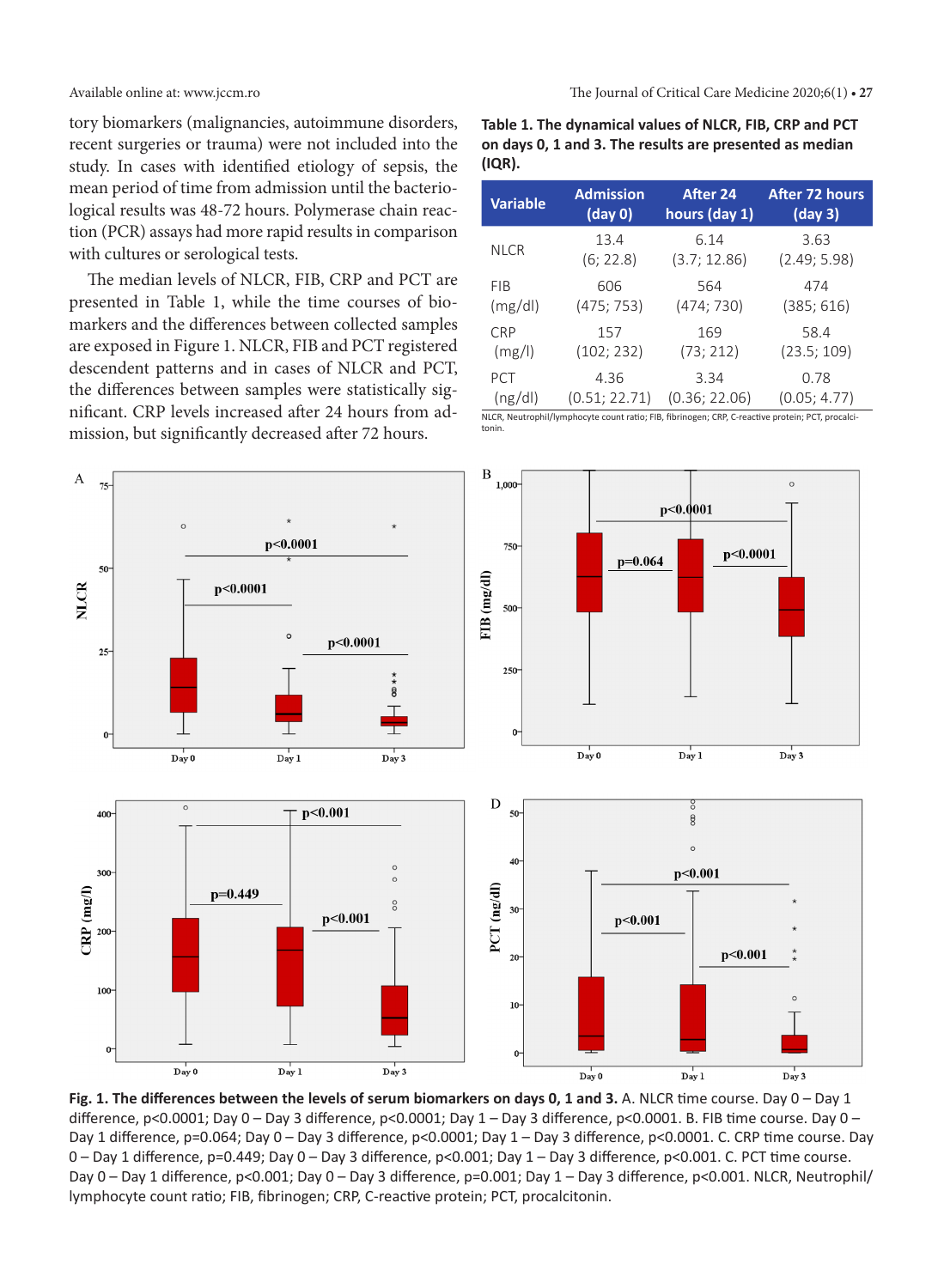#### **28 •** The Journal of Critical Care Medicine 2020;6(1) Available online at: www.jccm.ro

For a more accurate comparison between serum biomarkers, their concentrations were dynamically evaluated, in order to identify their role in predicting a poor outcome. The first assessment was performed between the values on admission and 24 hours after admission (day 0 – day 1). At 24 hours, NLCR registered a decreasing of more than 50% of the initial values in 42.85% of cases, followed by PCT (37.33%, p=0.48), CRP (16.12%, p=0.0007) and FIB (1.58%, p<0.0001). Conversely, increased or decreased levels of less than 5% of the initial values appeared in case of FIB (52.38%), followed by CRP (51.61%, p=0.9313), PCT (25.33%, p=0.0011) and NLCR (22.07%, p=0.0002). The other patients were enclosed in groups 2 or 3, with decreasing patterns, between 5 and 20% and between 20% and 50%, respectively. The mentioned proportions of each biomarker are illustrated in Figure 2.

The second evaluation was performed between the levels of markers collected 24 hours and 72 hours after admission (day  $1 - day 3$ ). In the group of patients with major decreasing of serum biomarkers (>50% of the values at 24 hours) were included: 62.66% of patients in case of PCT, in comparison with 55.45% in case of CRP (p=0.4605), 44.15% in case of NLCR (p=0.0222) and 4.83% in case of FIB (p<0.0001). On the other hand, the levels of biomarkers increased or decreased with less than 5% in 32.25% of cases for FIB, in comparison with 23.37% of cases for NLCR (p=0.2429), 13.33% of





cases for PCT (p=0.0077) and 11.29% of cases for CRP (p=0.0047). The proportions are presented in Figure 3.

The same analysis was performed to compare the proportions between admission and day 3 (day 0 – day 3). At 72 hours, PCT registered a decreasing over 50% of the initial values in 69.73% of patients, followed by NLCR (67.53%, p=0.7694), CRP (58.2%, p=0.1509) and FIB (12%, p<0.0001). In 13.15% of cases, PCT increased or decreased with less than 5%, whereas the percent was higher for the other evaluated markers: 15.58% for NLCR (p=0.6684), 26.86% for CRP (p=0.0392) and 38.66% for FIB (p=0.0003). The results are illustrated in Figure 4.

All patients included into the study received antimicrobial therapy, according to the identified or supposed etiological agent, to the primary site of infection and to the disease severity, appreciated at admission. Because the study was performed in a non-ICU department, only mild or moderate cases were included. In almost all cases, the outcome of patients was favorable under empirical therapy with broad-spectrum antibiotics. In one case of respiratory sepsis with unknown etiology, death occurred within 24 hours of admission.

De-escalation of antimicrobial therapy was performed in cases of identified pathogen. Even in cases with rapid descendent kinetic patterns of inflammatory biomarkers, the de-escalation could not be performed, in the absence of bacterial isolation.



**Fig. 3. Comparison of proportions of NLCR, FIB, CRP and PCT between days 1 and 3.** 1 – patients who registered an increasing or a minor decreasing (<5% of the value at 24 hours) of serum biomarkers; 2 – patients who registered a decreasing of serum biomarkers between 5-20%; 3 – patients who registered a decreasing of serum biomarkers between 20-50%; 4 – patients who registered a major decreasing (>50%) of serum biomarkers. NLCR, Neutrophil/ lymphocyte count ratio; FIB, fibrinogen; CRP, C-reactive protein; PCT, procalcitonin.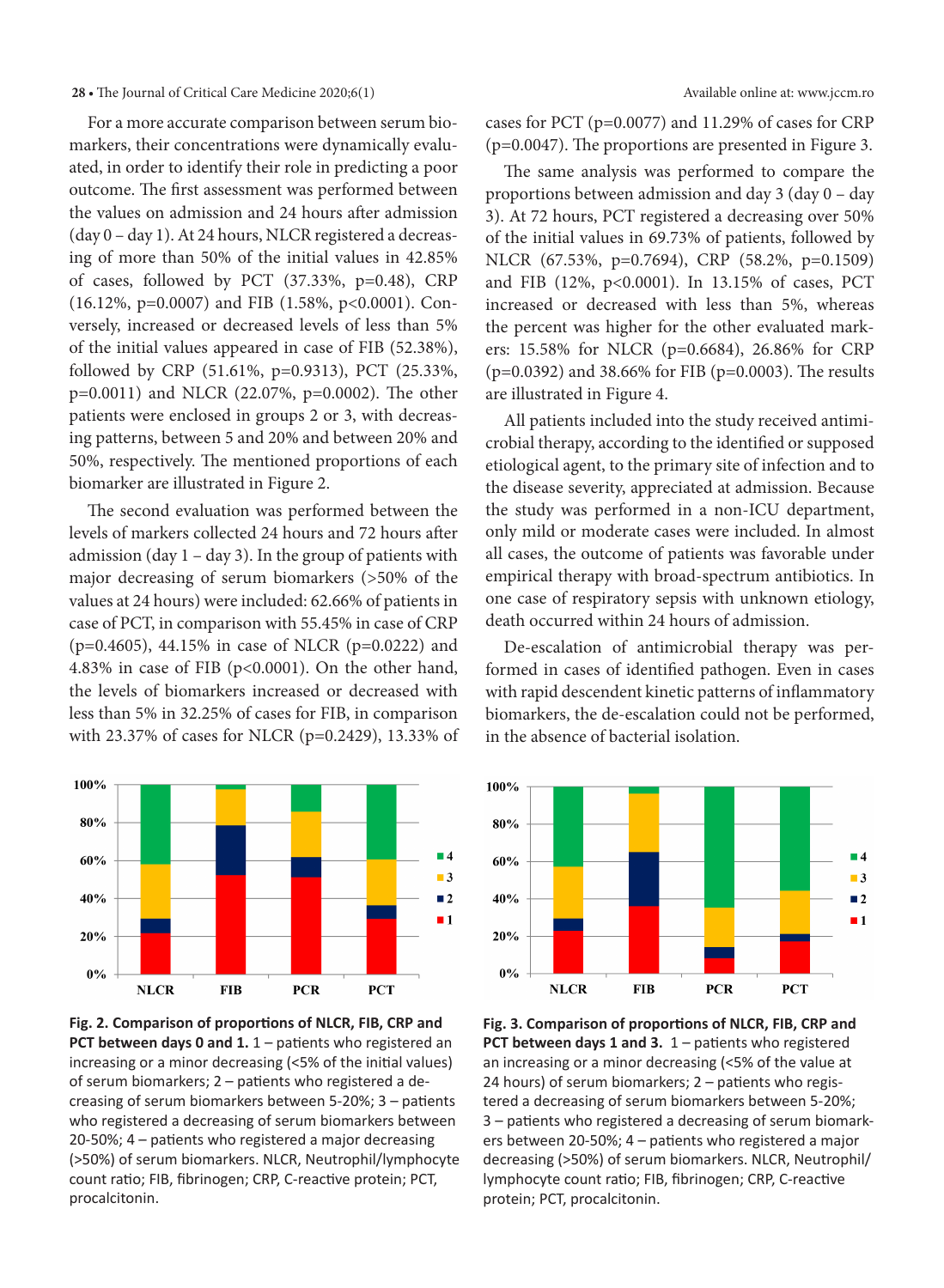#### **Discussion**

In our study, the etiology of sepsis was identified in 46.7% of cases, similar to other data published in the medical literature [14, 15]. In this context, monitoring the kinetics of inflammatory biomarkers in the first 48- 72 hours can be a useful method to assess the outcome of patients with sepsis, the response to antimicrobial therapy and the rates of mortality.

The increase of NLCR in sepsis is the result of a complex process which includes the response of the host immune system associated with neutrophilia and the apoptosis of lymphocytes in order to control the inflammatory response [16]. The role of NLCR in the early recognition and prediction of a poor outcome in sepsis was intensely studied in the last years. The results were controversial, because whereas some authors showed that NLCR was a suitable instrument in sepsis management [17], others concluded that NLCR was less reliable than CRP or PCT [18]. On the other hand, the most studies which assessed the kinetic patterns of NLCR were performed in patients with non-infectious causes for systemic inflammatory response syndrome (SIRS) [19]. Wasko et al. concluded that in the first five days after total hip or knee arthroplasty, NLCR levels achieved a peak level after 72 hours and the preoperative levels after 120 hours, faster than the time course of CRP [12]. Furthermore, in patients with malignancies receiving immunotherapy, NLCR levels decreased by 0.09 per month in patients who responded to therapy



**Fig. 4. Comparison of proportions of NLCR, FIB, CRP and PCT between days 0 and 3.** 1 – patients who registered an increasing or a minor decreasing (<5% of the initial value) of serum biomarkers; 2 – patients who registered a decreasing of serum biomarkers between 5-20%; 3 – patients who registered a decreasing of serum biomarkers between 20-50%; 4 – patients who registered a major decreasing (>50%) of serum biomarkers. NLCR, Neutrophil/lymphocyte count ratio; FIB, fibrinogen; CRP, C-reactive protein; PCT, procalcitonin.

in comparison with non-responders [20]. Holub et al. affirmed that NLCR had similar dynamics to PCT, due to the fast kinetics of WBC populations at the onset of inflammatory response [21]. In our study, NLCR values constantly decreased in time. The differences between NLCR levels at baseline, at 24 hours and at 72 hours were statistically significant. Moreover, in almost 43% of patients, NLCR decreased to one-half its initial levels after 24 hours. The percent was significantly higher in comparison with FIB (p<0.0001) and CRP (p=0.0007). After 72 hours, in almost 68% of cases, the initial values of NLCR decreased with more than 50%. The percent was lower in cases of FIB  $(12\%, p<0.0001)$ and CRP (58.2%, p=0.2469) and higher in case of PCT (69.73%, p=0.7694).

Plasma levels of FIB can increase or decrease in septic patients, depending on the stage of sepsis. Most cases are associated with high values of FIB, as an acute-phase protein which increases in presence of an inflammatory process. In the late stage of sepsis, reduced levels of FIB can be registered, due to its consumption [22]. Whereas FIB levels at admission are statistically significant correlated with a high mortality rate in sepsis [23], recent data concerning its kinetics in sepsis are limited, probably because the complex coagulation abnormalities responsible for FIB fluctuation. In the present study, FIB levels decreased between evaluations, but the difference between day 0 and day 1 was not statistically significant. On the other hand, only 1.58% of patients had a decreasing over 50% of the initial levels at 24 hours and only 12% at 72 hours.

CRP is an acute-phase reactant frequently used to predict inflammation, because its rapid increase after the aggression of a pathogen. Unfortunately, CRP levels remain elevated long time and its usefulness in monitoring the outcome is questionable. Moreover, the specificity of CRP for bacterial infections is under 50%, while the area under the ROC curve is estimated at 0.68 [24]. Charles et al. performed a study on 180 patients with sepsis and observed that CRP time course in patients receiving potent empirical antibiotics was inappropriate. CRP values increased on days 2 and 3 and began to decrease on day 4, but with no statistical significance [25]. In our study, CRP levels increased on day 1, but decreased statistically significant on day 3. In comparison with NLCR and PCT, CRP had the slowest decreasing pattern. After 24 hours, only 16.12% of patients registered a decreasing of CRP of more than 50% of the initial values.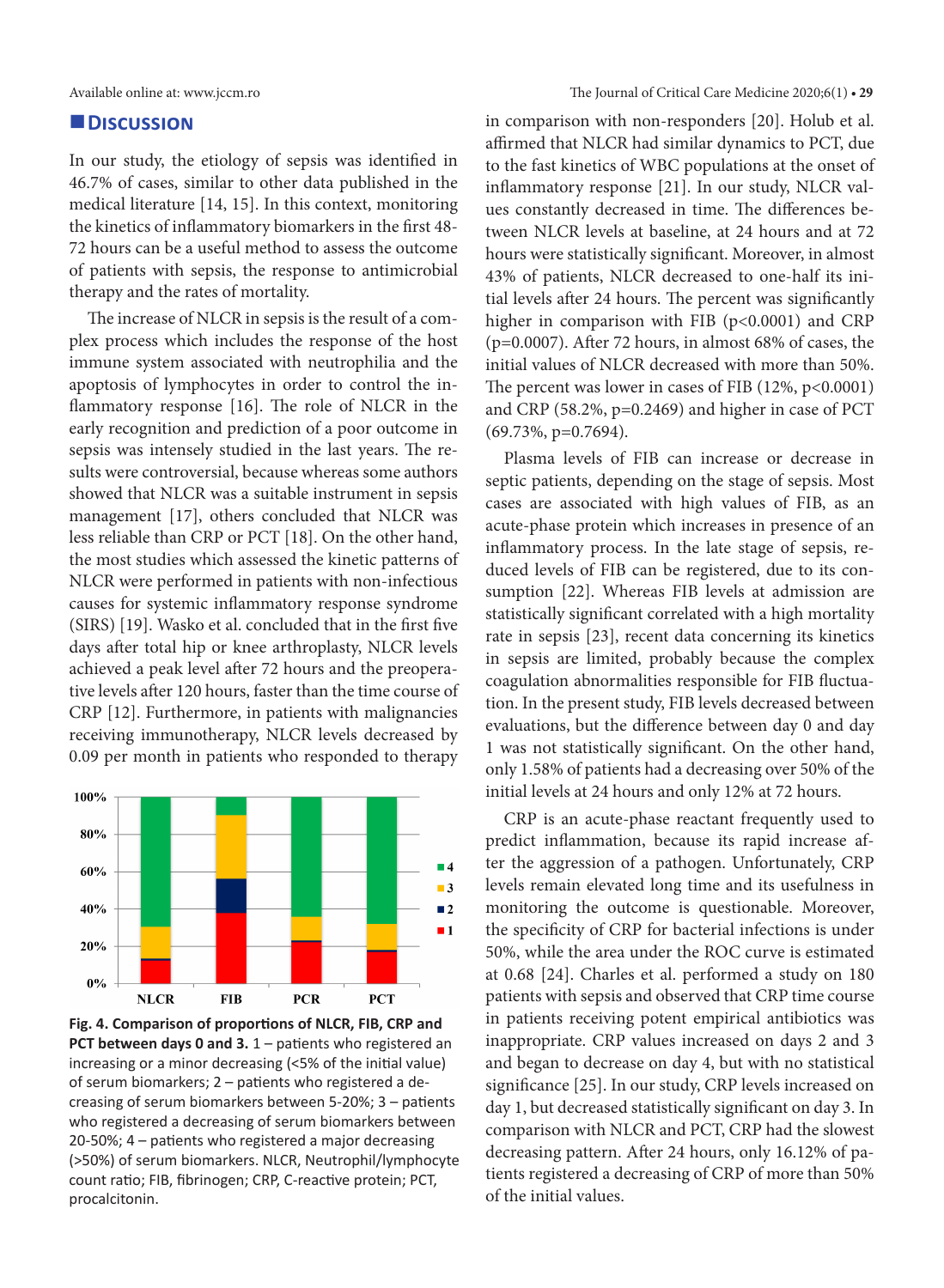#### **30 •** The Journal of Critical Care Medicine 2020;6(1) Available online at: www.jccm.ro

Perhaps the most specific biomarker for sepsis diagnosis and the most reliable one in septic patients' monitoring is PCT, precursor of calcitonin, released by thyroid parafollicular cells and other neuroendocrine tissues such as hepatocytes, adipocytes, myocytes, in response to the presence of bacterial cytokines. The level of PCT in systemic circulation is under 0.1 ng/ ml in physiological conditions, but it increases within 4 hours in several bacterial infections and has a half-life between 22 and 26 hours [26]. In a study performed on 171 patients with sepsis or septic shock, Poddar et al. concluded that PCT level fall is related to a positive outcome. From day 0 to day 4, PCT level decreased from 3.48 ng/ml to 0.98 ng/ml in survivors group and increased from 5.27 ng/ml to 6.09 ng/ml in nonsurvivors [27]. On the other hand, Lipinska-Gediga et al. observed that PCT kinetics had significant prognostic value from day 3, as in the first 48 hours, the differences between evaluations did not have statistical significance (day 1 – day 2 difference, p=0.42, day 2 – day 3 difference, p=0.08). The difference became significant between day 3 – day 5. In the same study, the usefulness of PCT kinetics in appreciating sepsis prognosis was superior to CRP, but inferior to SOFA score [28]. In our study, PCT had a descendent kinetic pattern and the differences between samples were statistically significant. Almost 38% of patients registered a decreasing of more than 50% of the initial values of PCT after 24 hours and almost 70% after 72 hours.

The present study has several limitations. The first one consists in low number of patients with sepsis. Another limitation is that the enrollment was performed in a tertiary-care department of infectious diseases and included only mild or moderate cases of sepsis. Severe cases with life-threatening organ dysfunctions were admitted in the intensive care units and were not included in our research.

## **Conclusions**

NLCR and PCT registered descendent kinetic patterns in the first 72 hours from admission, with statistically significance between assessments. In cases of NLCR and PCT, about 40% of patients had a decreasing of more than 50% of the initial values at 24 hours and about 70% at 72 hours. Conversely, FIB and CRP registered slower descendent kinetic patterns.

#### **Acknowledgements**

This work is part of "Carol Davila" University of Medicine and Pharmacy PhD program.

# **Authors' Contributions**

All the authors had equally contributed in elaborating the paper.

#### **CONFLICT OF INTEREST**

None to declare.

#### **References**

- 1. Previsdomini M, Gini M, Cerutti B, Dolina M, Perren A. Predictors of positive blood cultures in critically ill patients: a retrospective evaluation. Croat Med J. 2012;53(1):30–39.
- 2. Phua J, Ngerng W, See K, Tay C, Kiong T, Lim H, et al. Characteristics and outcomes of culture-negative versus culture-positive severe sepsis. Crit Care. 2013;17(5):R202.
- 3. Kethireddy S, Bilgili B, Sees A, Kirchner H, Ofoma U, Light R, et al. Culture-Negative Septic Shock Compared With Culture-Positive Septic Shock: A Retrospective Cohort Study. Crit Care Med. 2018;46(4):506–512.
- 4. Jenkins TC, Haukoos JS, Cotton E, Weitzenkamp D, Frank DN, Burman WJ. Time Course of C-Reactive Protein and Procalcitonin Levels During the Treatment of Acute Bacterial Skin Infections. Open Forum Infect Dis. 2018;5(3):ofy029.
- 5. Riedel S, Melendez JH, An AT, Rosenbaum JE, Zenilman JM. Procalcitonin as a marker for the detection of bacteremia and sepsis in the emergency department. Am J Clin Pathol. 2011;135(2):182-9.
- 6. Markanday A. Acute Phase Reactants in Infections: Evidence-Based Review and a Guide for Clinicians. Open Forum Infect Dis. 2015;2(3):ofv098.
- 7. Davidson J, Tong S, Hauck A, Lawson DS, da Cruz E, Kaufman J. Kinetics of procalcitonin and C-reactive protein and the relationship to postoperative infection in young infants undergoing cardiovascular surgery. Pediatr Res. 2013;74(4):413–419.
- 8. Eschborn S, Weitkamp JH. Procalcitonin versus C-reactive protein: review of kinetics and performance for diagnosis of neonatal sepsis. J Perinatol. 2019;39(7):893-903.
- 9. Berends ET, Kuipers A, Ravesloot MM, Urbanus RT, Rooijakkers SH. Bacteria under stress by complement and coagulation. FEMS Microbiol Rev. 2014;38:1146–1171.
- 10. Thurnham DI, McCabe GP. Influence of infection and inflammation on biomarkers of nutritional status with an emphasis on vitamin A and iron. WHO report: Priorities in the assessment of vitamin A and iron status in populations.